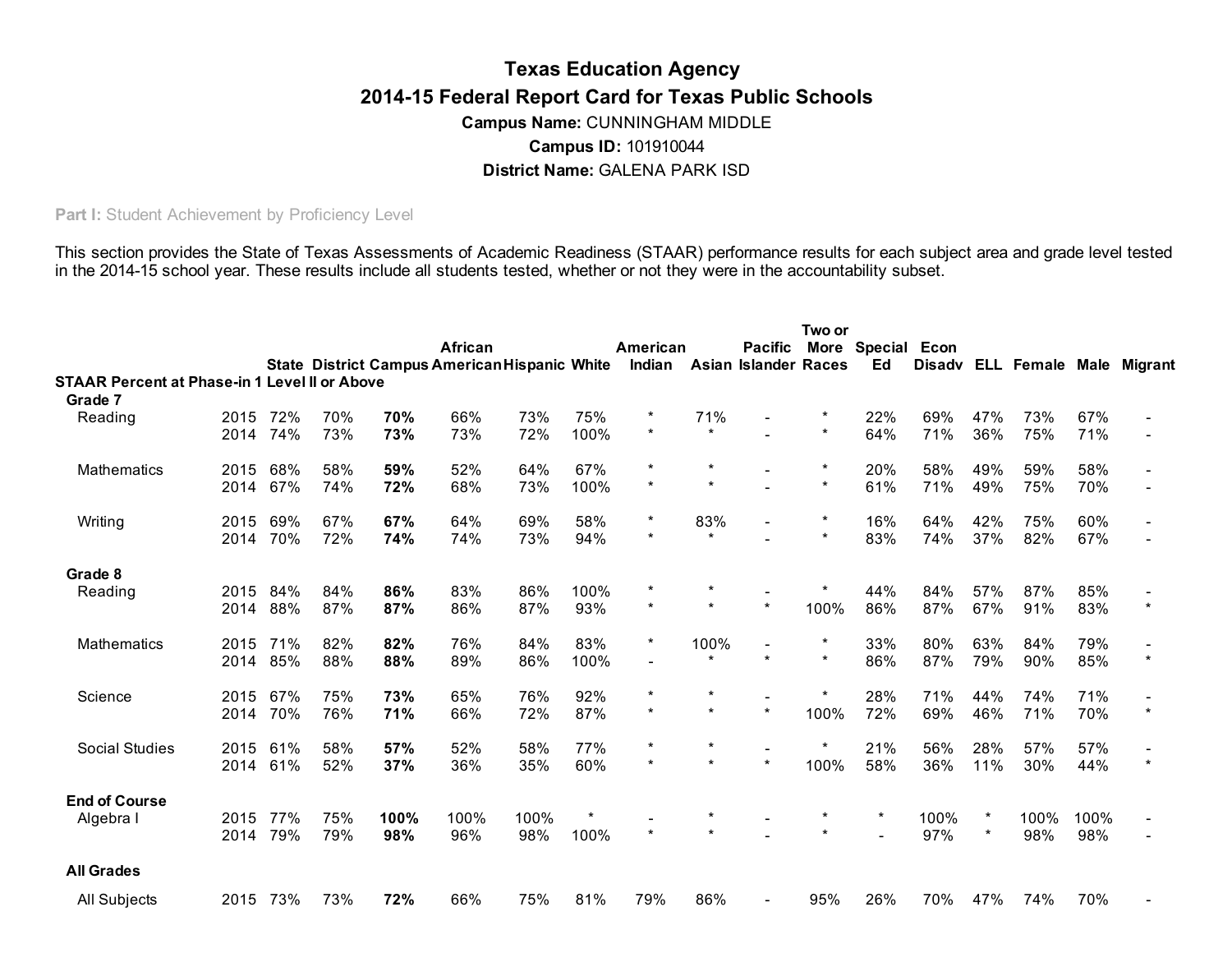|                                                 | 2014         | 75%                  | 76%        | 72%        | 71%        | 72%        | 91%         | 50%                   | 89%                 |                                         | 94%                  | 73%         | 71%        | 47%            | 74%        | 71%        |                          |
|-------------------------------------------------|--------------|----------------------|------------|------------|------------|------------|-------------|-----------------------|---------------------|-----------------------------------------|----------------------|-------------|------------|----------------|------------|------------|--------------------------|
| Reading                                         | 2015<br>2014 | 74%<br>75%           | 71%<br>72% | 78%<br>80% | 74%<br>79% | 80%<br>79% | 88%<br>97%  | *<br>$\star$          | 82%<br>100%         | $\star$                                 | 100%<br>89%          | 32%<br>74%  | 76%<br>78% | 51%<br>52%     | 80%<br>83% | 76%<br>77% | $\star$                  |
| Mathematics                                     | 2015<br>2014 | 73%<br>76%           | 74%<br>80% | 75%<br>81% | 67%<br>79% | 80%<br>80% | 80%<br>100% | $^\star$<br>$\star$   | 91%<br>88%          | $\overline{\phantom{0}}$<br>$\star$     | 100%<br>100%         | 27%<br>72%  | 73%<br>80% | 56%<br>64%     | 77%<br>83% | 74%<br>78% | $\star$                  |
| Writing                                         | 2015<br>2014 | 68%<br>71%           | 68%<br>74% | 67%<br>74% | 64%<br>74% | 69%<br>73% | 58%<br>94%  | $^\star$<br>$\star$   | 83%<br>$\star$      | $\overline{\phantom{a}}$                | $^\star$<br>$^\star$ | 16%<br>83%  | 64%<br>74% | 42%<br>37%     | 75%<br>82% | 60%<br>67% |                          |
| Science                                         | 2015<br>2014 | 75%<br>77%           | 79%<br>79% | 73%<br>71% | 65%<br>66% | 76%<br>72% | 92%<br>87%  | $^\star$<br>$\star$   | $\star$<br>$\star$  | $\star$                                 | *<br>100%            | 28%<br>72%  | 71%<br>69% | 44%<br>46%     | 74%<br>71% | 71%<br>70% | $\star$                  |
| Social Studies                                  | 2015<br>2014 | 74%<br>75%           | 73%<br>71% | 57%<br>37% | 52%<br>36% | 58%<br>35% | 77%<br>60%  | $\star$<br>$\star$    | $\star$             | $\overline{\phantom{a}}$<br>$\star$     | $\star$<br>100%      | 21%<br>58%  | 56%<br>36% | 28%<br>11%     | 57%<br>30% | 57%<br>44% |                          |
| <b>STAAR Percent at Final Level II or Above</b> |              |                      |            |            |            |            |             |                       |                     |                                         |                      |             |            |                |            |            |                          |
| <b>All Grades</b><br><b>All Subjects</b>        | 2015<br>2014 | 38%<br>39%           | 32%<br>34% | 29%<br>32% | 25%<br>28% | 31%<br>32% | 44%<br>48%  | 29%<br>40%            | 56%<br>68%          | $\overline{\phantom{a}}$<br>$\star$     | 43%<br>69%           | 8%<br>40%   | 26%<br>30% | 8%<br>11%      | 29%<br>31% | 29%<br>32% | $\star$                  |
| Reading                                         | 2015<br>2014 | 40%<br>42%           | 31%<br>33% | 30%<br>36% | 28%<br>37% | 29%<br>34% | 44%<br>45%  | $^\star$<br>$^\star$  | 64%<br>75%          | $\overline{\phantom{a}}$<br>$\star$     | 50%<br>78%           | 5%<br>43%   | 26%<br>33% | 5%<br>8%       | 31%<br>37% | 28%<br>36% | $\star$                  |
| Mathematics                                     | 2015<br>2014 | 36%<br>37%           | 31%<br>36% | 39%<br>40% | 32%<br>32% | 42%<br>42% | 44%<br>61%  | $\star$<br>$^{\star}$ | 64%<br>75%          | $\overline{\phantom{a}}$<br>$\star$     | 50%<br>89%           | 12%<br>39%  | 36%<br>38% | 15%<br>21%     | 40%<br>39% | 37%<br>40% | $\star$                  |
| Writing                                         | 2015<br>2014 | 31%<br>34%           | 26%<br>30% | 24%<br>22% | 20%<br>19% | 26%<br>22% | 50%<br>31%  | $^\star$<br>$\star$   | 50%<br>$\star$      | $\overline{\phantom{a}}$                | $^\star$<br>$\star$  | 4%<br>41%   | 21%<br>21% | 6%<br>8%       | 29%<br>25% | 20%<br>20% | $\overline{\phantom{0}}$ |
| Science                                         | 2015<br>2014 | 40%<br>40%           | 38%<br>37% | 30%<br>39% | 22%<br>33% | 34%<br>41% | 46%<br>73%  | $\star$<br>$^\star$   | $^\star$<br>$\star$ | $\star$                                 | $\ast$<br>80%        | 14%<br>53%  | 28%<br>38% | 11%<br>10%     | 27%<br>37% | 34%<br>41% | $\star$                  |
| <b>Social Studies</b>                           | 2015<br>2014 | 41%<br>38%           | 33%<br>30% | 12%<br>8%  | 9%<br>7%   | 12%<br>7%  | 38%<br>20%  | $\star$<br>$\star$    | $^\star$<br>$\star$ | $\overline{\phantom{a}}$<br>$\star$     | $\star$<br>20%       | 7%<br>25%   | 9%<br>8%   | 2%<br>0%       | 8%<br>6%   | 16%<br>10% | $\star$                  |
| <b>STAAR Percent at Level III Advanced</b>      |              |                      |            |            |            |            |             |                       |                     |                                         |                      |             |            |                |            |            |                          |
| <b>All Grades</b><br>All Subjects               |              | 2015 14%<br>2014 14% | 9%<br>9%   | 8%<br>9%   | 6%<br>7%   | 9%<br>9%   | 15%<br>15%  | 0%<br>10%             | 33%<br>36%          | $\star$                                 | 19%<br>31%           | 0%<br>4%    | 7%<br>8%   | 1%<br>1%       | 9%<br>9%   | 8%<br>8%   | $\star$                  |
| Reading                                         |              | 2015 15%<br>2014 14% | 9%<br>8%   | 11%<br>13% | 11%<br>12% | 10%<br>11% | 24%<br>32%  | $\star$<br>$\star$    | 36%<br>50%          | $\overline{\phantom{a}}$<br>$\star$     | 17%<br>33%           | $0\%$<br>4% | 9%<br>11%  | $1\%$<br>$0\%$ | 13%<br>13% | 9%<br>12%  | $\star$                  |
| Mathematics                                     |              | 2015 14%<br>2014 15% | 10%<br>13% | 10%<br>10% | 6%<br>6%   | 11%<br>12% | 12%<br>6%   | $\ast$<br>$\star$     | 27%<br>38%          | $\qquad \qquad \blacksquare$<br>$\star$ | 33%<br>44%           | $0\%$<br>1% | 7%<br>9%   | 2%<br>3%       | 10%<br>11% | 9%<br>10%  | $\star$                  |
| Writing                                         |              | 2015 8%              | 4%         | 4%         | 4%         | 3%         | $0\%$       | $\star$               | 33%                 | $\overline{\phantom{a}}$                | $^\star$             | $0\%$       | 2%         | $0\%$          | $5%$       | 2%         |                          |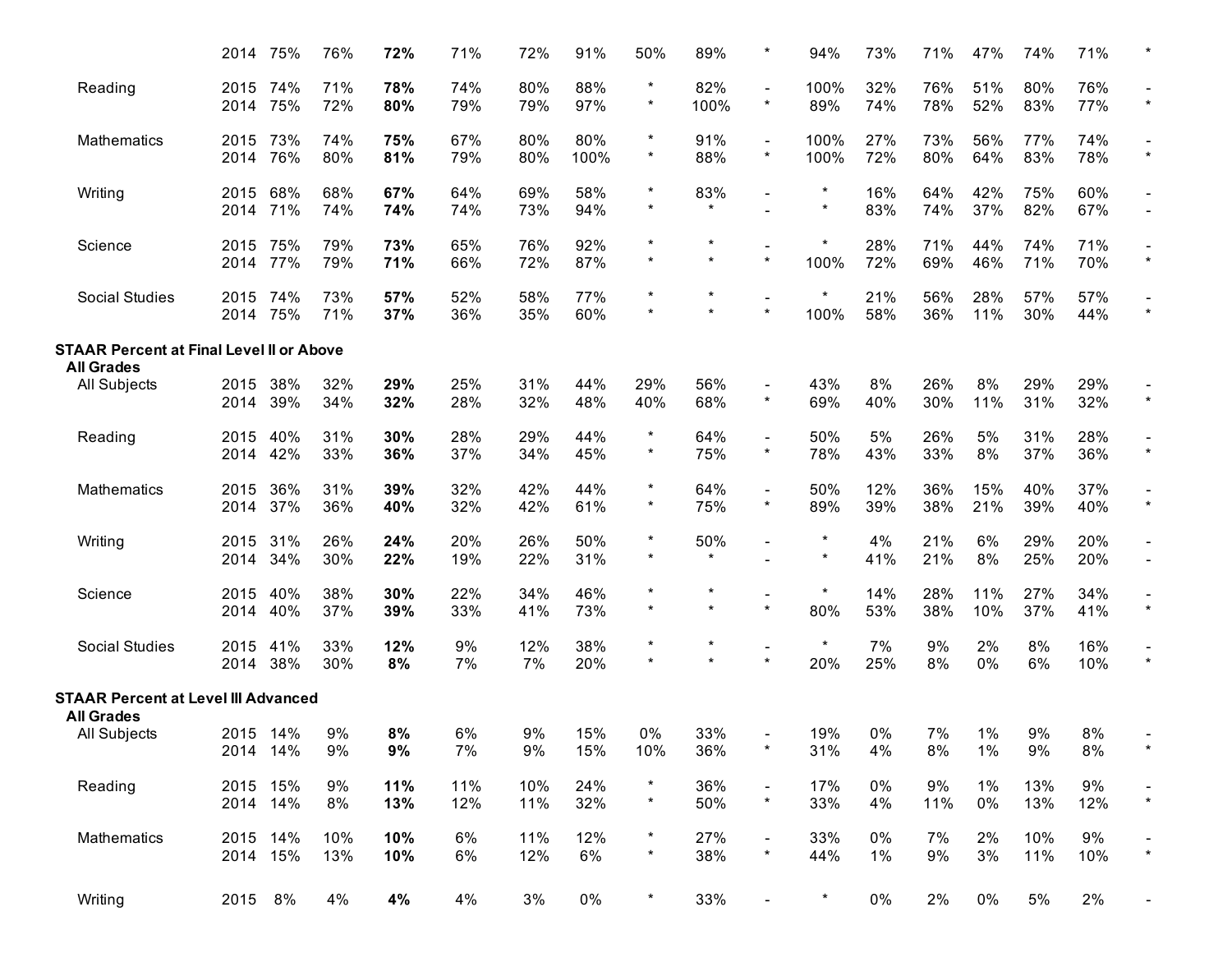|                                         | 2014         | 6%           | 4%         | 2%           | 3%          |             | 2%           | 0%           |                    |                    |         | $\star$        | 13%         | 2%          | 0%           | 2%           | 2%          |      |
|-----------------------------------------|--------------|--------------|------------|--------------|-------------|-------------|--------------|--------------|--------------------|--------------------|---------|----------------|-------------|-------------|--------------|--------------|-------------|------|
| Science                                 | 2015<br>2014 | 14%<br>13%   | 9%<br>9%   | 11%<br>10%   | 6%<br>5%    |             | 13%<br>12%   | 23%<br>20%   | $\star$<br>$\star$ | $\star$<br>$\star$ | $\star$ | $\star$<br>20% | 0%<br>0%    | 9%<br>9%    | 0%<br>0%     | 9%<br>11%    | 13%<br>10%  |      |
| Social Studies                          | 2015<br>2014 | 18%<br>15%   | 11%<br>8%  | 3%<br>3%     | $1\%$<br>2% |             | 3%<br>2%     | 8%<br>7%     | $\star$<br>$\star$ | *<br>$\star$       | $\star$ | $\star$<br>20% | 0%<br>0%    | 3%<br>2%    | 0%<br>0%     | 2%<br>2%     | 4%<br>3%    |      |
| <b>STAAR Participation (All Grades)</b> |              |              |            |              |             |             |              |              |                    |                    |         |                |             |             |              |              |             |      |
| <b>All Tests</b>                        |              | 2015<br>2014 | 99%<br>99% | 99%<br>100%  | 100%<br>99% | 99%<br>99%  | 100%<br>99%  | 100%<br>100% | 100%<br>100%       | 100%<br>100%       | $\star$ | 100%<br>100%   | 99%<br>96%  | 100%<br>99% | 100%<br>100% | 99%<br>100%  | 100%<br>99% | 100% |
| Reading                                 |              | 2015<br>2014 | 99%<br>99% | 98%<br>100%  | 100%<br>99% | 100%<br>99% | 100%<br>99%  | 100%<br>100% | 100%<br>$\star$    | 100%<br>100%       |         | 100%<br>100%   | 99%<br>95%  | 100%<br>99% | 100%<br>100% | 100%<br>100% | 100%<br>99% |      |
| Mathematics                             |              | 2015<br>2014 | 99%<br>99% | 100%<br>100% | 100%<br>99% | 99%<br>99%  | 100%<br>99%  | 100%<br>100% | 100%<br>$\star$    | 100%<br>100%       | $\star$ | 100%<br>100%   | 99%<br>98%  | 100%<br>99% | 99%<br>100%  | 99%<br>100%  | 100%<br>99% |      |
| Writing                                 |              | 2015<br>2014 | 99%<br>99% | 100%<br>100% | 100%<br>99% | 100%<br>98% | 100%<br>100% | 100%<br>100% | 100%<br>$\star$    | 100%<br>$^\star$   |         | 100%           | 98%<br>98%  | 100%<br>99% | 100%<br>100% | 99%<br>99%   | 100%<br>99% |      |
| Science                                 |              | 2015<br>2014 | 99%<br>99% | 99%<br>100%  | 99%<br>99%  | 99%<br>99%  | 100%<br>99%  | 100%<br>100% | 100%<br>$\star$    | 100%<br>$\star$    | $\star$ | 100%<br>100%   | 100%<br>95% | 99%<br>99%  | 100%<br>100% | 99%<br>100%  | 100%<br>99% |      |
| <b>Social Studies</b>                   |              | 2015<br>2014 | 99%<br>99% | 99%<br>99%   | 100%<br>99% | 99%<br>99%  | 100%<br>99%  | 100%<br>100% | 100%<br>$\star$    | 100%<br>$\star$    |         | 100%<br>100%   | 100%<br>95% | 100%<br>99% | 100%<br>100% | 100%<br>100% | 100%<br>99% |      |

#### STAAR Participation Results by Assessment Type for Students Served in Special Education Settings (All Grades)

| <b>Reading Tests</b>     |      |     |     |       |     |       |         |                          |  |                          |       |       |      |     |      |  |
|--------------------------|------|-----|-----|-------|-----|-------|---------|--------------------------|--|--------------------------|-------|-------|------|-----|------|--|
| % of Participants        | 2015 | 98% | 95% | 99%   | 98% | 100%  | $\star$ |                          |  |                          | 99%   | 100%  | 100% | 98% | 100% |  |
| % STAAR/EOC With No      |      |     |     |       |     |       |         |                          |  |                          |       |       |      |     |      |  |
| Accommodations           | 2015 | 17% | 11% | 9%    | 9%  | 8%    | $\star$ |                          |  |                          | 9%    | 7%    | 0%   | 9%  | 8%   |  |
| % STAAR/EOC With         |      |     |     |       |     |       |         |                          |  |                          |       |       |      |     |      |  |
| Accommodations           | 2015 | 71% | 75% | 85%   | 83% | 86%   | $\star$ |                          |  |                          | 85%   | 88%   | 100% | 84% | 86%  |  |
| % STAAR Alternate2       | 2015 | 10% | 10% | 5%    | 6%  | 5%    | $\star$ | $\overline{\phantom{0}}$ |  | $\overline{\phantom{a}}$ | 5%    | 5%    | 0%   | 5%  | 6%   |  |
| % of Non-Participants    | 2015 | 2%  | 5%  | $1\%$ | 2%  | $0\%$ | $\star$ |                          |  |                          | $1\%$ | $0\%$ | 0%   | 2%  | 0%   |  |
| <b>Mathematics Tests</b> |      |     |     |       |     |       |         |                          |  |                          |       |       |      |     |      |  |
| % of Participants        | 2015 | 99% | 98% | 99%   | 98% | 100%  | $\star$ |                          |  |                          | 99%   | 100%  | 100% | 98% | 100% |  |
| % STAAR/EOC With No      |      |     |     |       |     |       |         |                          |  |                          |       |       |      |     |      |  |
| Accommodations           | 2015 | 13% | 10% | 7%    | 8%  | 8%    | $\star$ |                          |  |                          | 7%    | 6%    | 0%   | 9%  | 6%   |  |
| % STAAR/EOC With         |      |     |     |       |     |       |         |                          |  |                          |       |       |      |     |      |  |
| Accommodations           | 2015 | 74% | 78% | 86%   | 85% | 86%   | $\ast$  |                          |  |                          | 86%   | 89%   | 100% | 84% | 88%  |  |
| % STAAR Alternate2       | 2015 | 11% | 11% | 5%    | 6%  | 5%    | $\star$ |                          |  | $\overline{\phantom{a}}$ | 5%    | 5%    | 0%   | 5%  | 6%   |  |
| % of Non-Participants    | 2015 | 1%  | 2%  | 1%    | 2%  | 0%    | $\star$ |                          |  |                          | $1\%$ | $0\%$ | 0%   | 2%  | 0%   |  |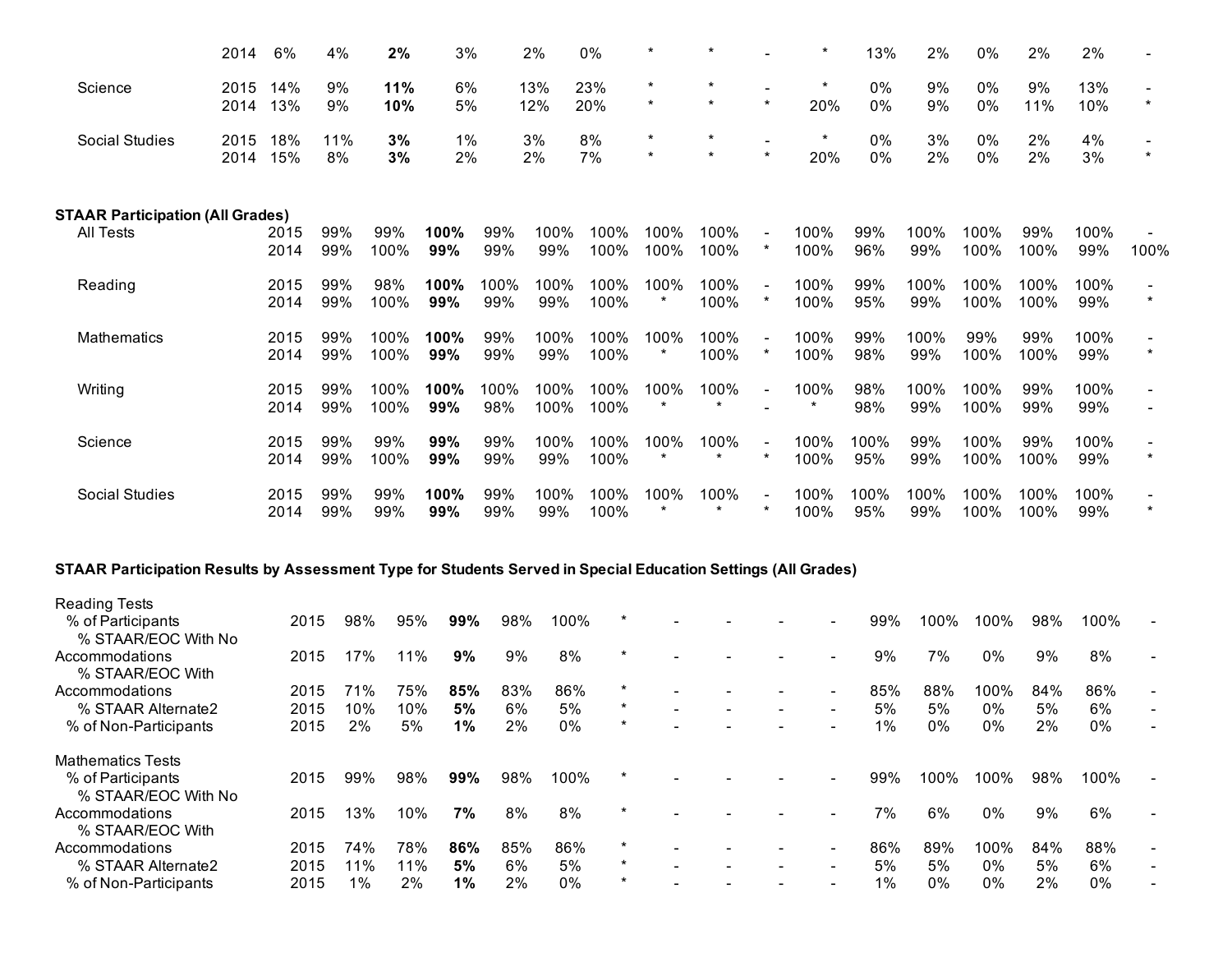- '?' Indicates that the data for this item were statistically improbable, or were reported outside a reasonable range.
- '\*' Indicates results are masked due to small numbers to protect student confidentiality.
- '' Indicates zero observations reported for this group.

'n/a' Indicates data reporting is not applicable for this group.

# Part II: Student Achievement and State Academic Annual Measureable Objectives (AMOs)

This section provides the STAAR performance results for each subject area tested in the 2014-15 school year. These results only include tested students who were in the accountability subset. This section also includes four-year and five-year graduation rates and participation rates on STAAR for reading and mathematics.

|                                                             |                        |                     |                 |       |                    |       |                                   | Two or                      |                       |                      | <b>ELL</b>                      |              |
|-------------------------------------------------------------|------------------------|---------------------|-----------------|-------|--------------------|-------|-----------------------------------|-----------------------------|-----------------------|----------------------|---------------------------------|--------------|
|                                                             | All<br><b>Students</b> | African<br>American | <b>Hispanic</b> | White | American<br>Indian | Asian | <b>Pacific</b><br><b>Islander</b> | <b>More</b><br><b>Races</b> | Econ<br><b>Disadv</b> | <b>Special</b><br>Ed | (Current &<br><b>Monitored)</b> | ELL+         |
| <b>Performance Status ‡</b>                                 |                        |                     |                 |       |                    |       |                                   |                             |                       |                      |                                 |              |
| Target                                                      | 83%                    | 83%                 | 83%             | 83%   |                    |       |                                   |                             | 83%                   | 83%                  | 83%                             |              |
| Reading                                                     | N                      | N                   | N               |       | n/a                | n/a   | n/a                               | n/a                         | N                     | N                    | N                               | n/a          |
| Mathematics                                                 | ${\sf N}$              | N                   | N               |       | n/a                | n/a   | n/a                               | n/a                         | N                     | N                    | N                               | n/a          |
| <b>Participation Status ‡</b>                               |                        |                     |                 |       |                    |       |                                   |                             |                       |                      |                                 |              |
| Target                                                      | 95%                    | 95%                 | 95%             | 95%   |                    |       |                                   |                             | 95%                   | 95%                  |                                 | 95%          |
| Reading                                                     | $\checkmark$           | $\checkmark$        | $\checkmark$    |       | n/a                | n/a   | n/a                               | n/a                         | $\checkmark$          |                      | n/a                             | $\checkmark$ |
| Mathematics                                                 | Y                      | $\checkmark$        | Y               |       | n/a                | n/a   | n/a                               | n/a                         | $\checkmark$          |                      | n/a                             | $\checkmark$ |
| <b>Federal Graduation Status (Target: See Reason Codes)</b> |                        |                     |                 |       |                    |       |                                   |                             |                       |                      |                                 |              |
| <b>Graduation Target Met</b>                                |                        |                     |                 |       | n/a                | n/a   | n/a                               | n/a                         |                       |                      | n/a                             |              |
| Reason Code ***                                             |                        |                     |                 |       | n/a                | n/a   | n/a                               | n/a                         |                       |                      | n/a                             |              |
|                                                             |                        |                     |                 |       |                    |       |                                   |                             |                       |                      |                                 |              |

## District: Met Federal Limits on Alternative Assessments

 Total Federal Cap Limit Total Federal Cap Limit Reading Alternate 1% Number Proficient **Mathematics** Alternate 1% Number Proficient

'‡' Results for grade 38 mathematics, STAAR A and STAAR Alternate 2 are included in 2015 Federal System Safeguards.

'+' Participation uses ELL (Current) rate, Graduation uses ELL (Ever HS) rate

'\*\*\*' Federal Graduation Rate Reason Codes: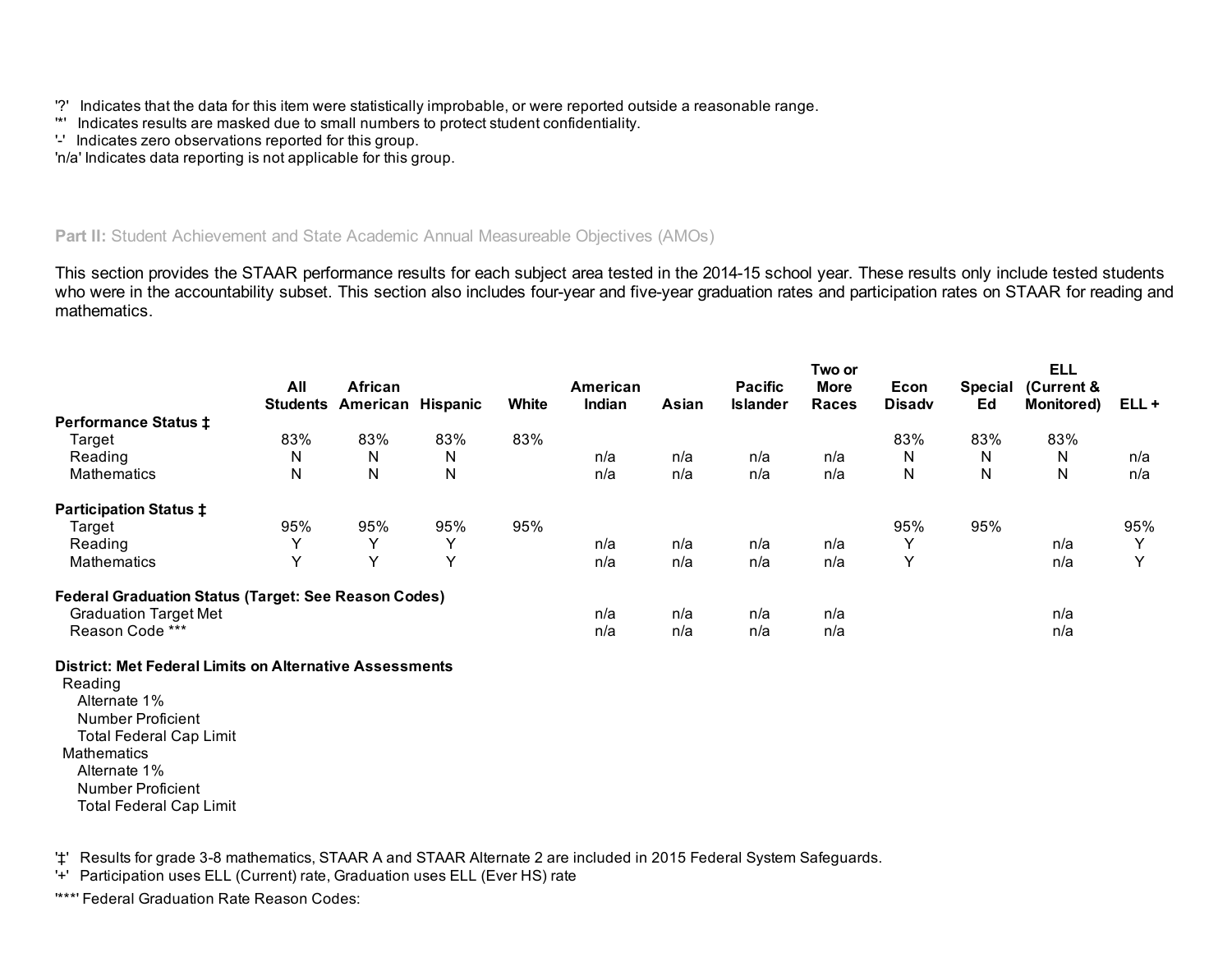a = Graduation Rate Goal of 90%

b = Four-year Graduation Rate Target of 83%

c = Safe Harbor Target of a 10% decrease in difference from the prior year rate and the goal

d = Five-year Graduation Rate Target of 88%

Blank cells above represent student group indicators that do not meet the minimum size criteria.

'n/a' Indicates data are not applicable to this report.

|                                           |      |                                                     |      |              |                    |         |                                   | Two                               |                       |      |                                                                 |            |
|-------------------------------------------|------|-----------------------------------------------------|------|--------------|--------------------|---------|-----------------------------------|-----------------------------------|-----------------------|------|-----------------------------------------------------------------|------------|
|                                           | All  | <b>African</b><br><b>Students American Hispanic</b> |      | <b>White</b> | American<br>Indian | Asian   | <b>Pacific</b><br><b>Islander</b> | or<br><b>More</b><br><b>Races</b> | Econ<br><b>Disadv</b> | Ed   | <b>ELL</b><br>Special (Current &<br><b>Monitored) (Current)</b> | <b>ELL</b> |
| <b>Performance Rates ‡</b>                |      |                                                     |      |              |                    |         |                                   |                                   |                       |      |                                                                 |            |
| <b>Reading</b>                            |      |                                                     |      |              |                    |         |                                   |                                   |                       |      |                                                                 |            |
| # at Phase-in Satisfactory Standard       | 744  | 272                                                 | 437  | 21           | $\star$            | 8       |                                   |                                   | 571                   | 30   | 115                                                             | n/a        |
| <b>Total Tests</b>                        | 937  | 363                                                 | 535  | 24           | $\star$            | 8       |                                   | $\star$                           | 736                   | 90   | 174                                                             | 124        |
| % at Phase-in Satisfactory Standard       | 79%  | 75%                                                 | 82%  | 88%          | $\star$            | 100%    |                                   | $\star$                           | 78%                   | 33%  | 66%                                                             | n/a        |
| <b>Mathematics</b>                        |      |                                                     |      |              |                    |         |                                   |                                   |                       |      |                                                                 |            |
| # at Phase-in Satisfactory Standard       | 720  | 248                                                 | 438  | 20           | $\star$            | 8       |                                   | $\star$                           | 547                   | 25   | 125                                                             | n/a        |
| <b>Total Tests</b>                        | 934  | 362                                                 | 533  | 24           |                    | 8       |                                   | $^\star$                          | 734                   | 90   | 172                                                             | 122        |
| % at Phase-in Satisfactory Standard       | 77%  | 69%                                                 | 82%  | 83%          | $\star$            | 100%    |                                   | $\star$                           | 75%                   | 28%  | 73%                                                             | n/a        |
| Writing                                   |      |                                                     |      |              |                    |         |                                   |                                   |                       |      |                                                                 |            |
| # at Phase-in Satisfactory Standard       | 328  | 124                                                 | 189  | 7            | $\star$            | 5       |                                   | $\star$                           | 256                   | 8    | 72                                                              | n/a        |
| <b>Total Tests</b>                        | 471  | 193                                                 | 258  | 12           | $\star$            | 5       |                                   | $\star$                           | 382                   | 49   | 111                                                             | 70         |
| % at Phase-in Satisfactory Standard       | 70%  | 64%                                                 | 73%  | 58%          | $\star$            | 100%    |                                   | $\star$                           | 67%                   | 16%  | 65%                                                             | n/a        |
| <b>Science</b>                            |      |                                                     |      |              |                    | $\star$ |                                   |                                   |                       |      |                                                                 |            |
| # at Phase-in Satisfactory Standard       | 345  | 113                                                 | 213  | 12           | $\star$            | $\star$ |                                   | $\star$<br>$\star$                | 254                   | 12   | 34                                                              | n/a        |
| <b>Total Tests</b>                        | 463  | 170                                                 | 274  | 12           | $\star$<br>$\star$ | $\star$ |                                   | $\star$                           | 353                   | 42   | 61                                                              | 52         |
| % at Phase-in Satisfactory Standard       | 75%  | 66%                                                 | 78%  | 100%         |                    |         |                                   |                                   | 72%                   | 29%  | 56%                                                             | n/a        |
| <b>Social Studies</b>                     |      |                                                     |      |              | $\star$            | $\star$ |                                   | $\star$                           |                       |      |                                                                 |            |
| # at Phase-in Satisfactory Standard       | 272  | 91                                                  | 165  | 10           |                    | $\star$ |                                   | $\star$                           | 202                   | 9    | 22                                                              | n/a        |
| <b>Total Tests</b>                        | 465  | 171                                                 | 275  | 12           | $\star$            | $\star$ |                                   | $\star$                           | 355                   | 42   | 61                                                              | 52         |
| % at Phase-in Satisfactory Standard       | 58%  | 53%                                                 | 60%  | 83%          |                    |         |                                   |                                   | 57%                   | 21%  | 36%                                                             | n/a        |
| <b>Participation Rates ‡</b>              |      |                                                     |      |              |                    |         |                                   |                                   |                       |      |                                                                 |            |
| Reading: 2014-2015 Assessments            |      |                                                     |      |              |                    |         |                                   |                                   |                       |      |                                                                 |            |
| <b>Number Participating</b>               | 998  | 384                                                 | 568  | 25           | $\star$            | 11      |                                   | $***$                             | 772                   | 94   | n/a                                                             | 144        |
| <b>Total Students</b>                     | 999  | 384                                                 | 569  | 25           | $\star$            | 11      |                                   | $***$                             | 773                   | 94   | n/a                                                             | 144        |
| <b>Participation Rate</b>                 | 100% | 100%                                                | 100% | 100%         | $\star$            | 100%    |                                   | $-100%$                           | 100%                  | 100% | n/a                                                             | 100%       |
| <b>Mathematics: 2014-2015 Assessments</b> |      |                                                     |      |              |                    |         |                                   |                                   |                       |      |                                                                 |            |
| Number Participating                      | 997  | 384                                                 | 567  | 25           | $\star$            | 11      |                                   | $***$                             | 770                   | 94   | n/a                                                             | 142        |
| <b>Total Students</b>                     | 999  | 385                                                 | 568  | 25           | $\star$            | 11      |                                   | $***$                             | 772                   | 94   | n/a                                                             | 143        |
| <b>Participation Rate</b>                 | 100% | 100%                                                | 100% | 100%         | $\star$            | 100%    |                                   | $-100%$                           | 100%                  | 100% | n/a                                                             | 99%        |

'‡' Results for grade 3-8 mathematics, STAAR A and STAAR Alternate 2 are included in 2015 Federal System Safeguards.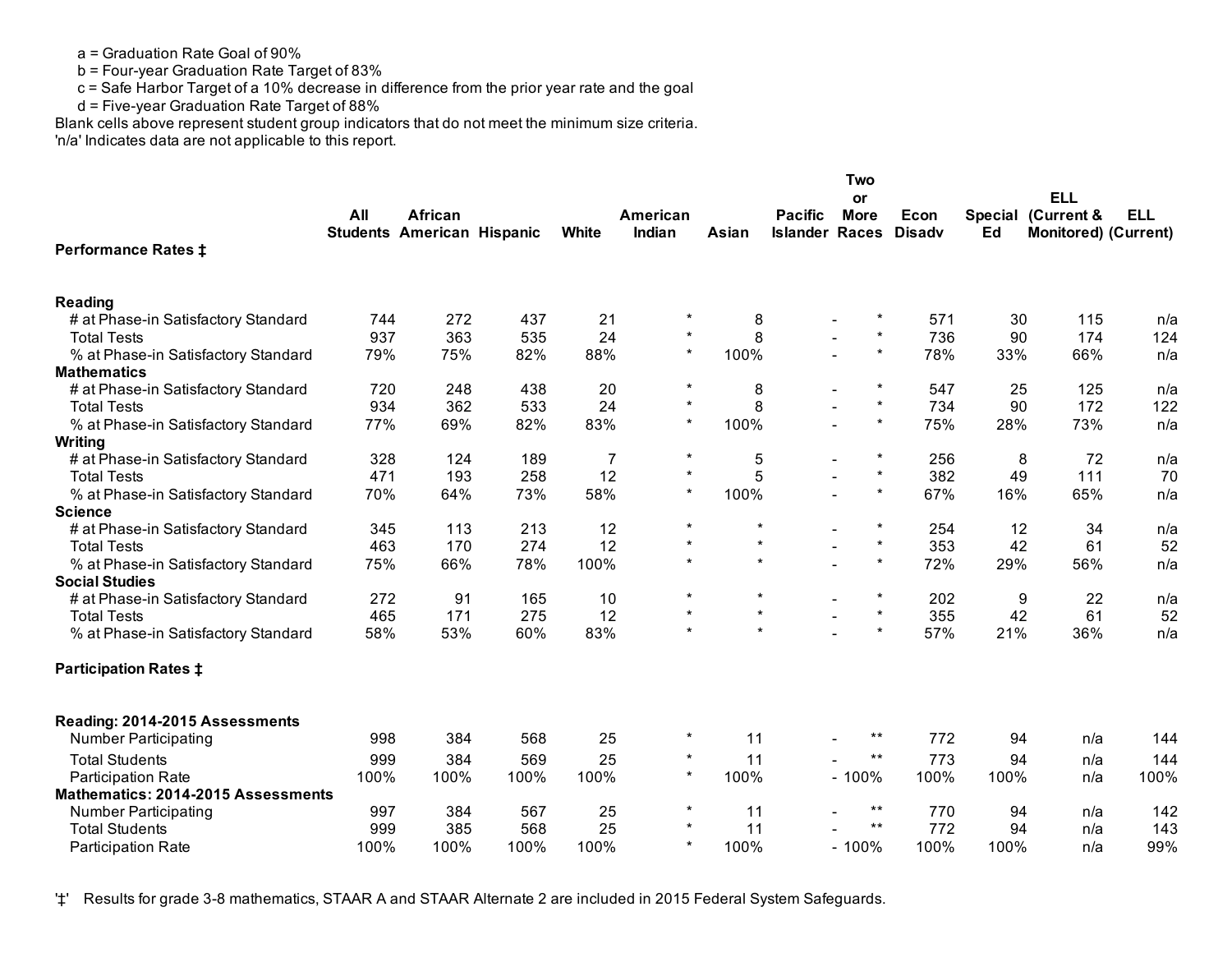- '\*' Indicates results are masked due to small numbers to protect student confidentiality.
- '\*\*' When only one racial/ethnic group is masked, then the second smallest racial/ethnic group is masked (regardless of size).
- '' Indicates there are no students in the group.

'n/a' Indicates data are not applicable to this report.

|                                                                     | All                      | African                  |                          |       | American |       | <b>Pacific</b>  | Two or<br><b>More</b>    | Econ          | <b>Special</b>           | ELL                                                  | <b>ELL</b>               |
|---------------------------------------------------------------------|--------------------------|--------------------------|--------------------------|-------|----------|-------|-----------------|--------------------------|---------------|--------------------------|------------------------------------------------------|--------------------------|
|                                                                     | <b>Students</b>          | American                 | Hispanic                 | White | Indian   | Asian | <b>Islander</b> | <b>Races</b>             | <b>Disady</b> | Ed                       |                                                      | (Ever HS) (Current)      |
| <b>Federal Graduation Rates</b>                                     |                          |                          |                          |       |          |       |                 |                          |               |                          |                                                      |                          |
| 4-year Longitudinal Cohort Graduation Rate (Gr 9-12): Class of 2014 |                          |                          |                          |       |          |       |                 |                          |               |                          |                                                      |                          |
| Number Graduated                                                    |                          |                          |                          |       |          |       |                 |                          |               |                          | $\overline{\phantom{0}}$                             | n/a                      |
| <b>Total in Class</b>                                               |                          |                          |                          |       |          |       |                 |                          |               |                          | $\overline{\phantom{0}}$                             |                          |
| <b>Graduation Rate</b>                                              |                          | $\overline{\phantom{0}}$ |                          |       |          |       |                 |                          |               | $\overline{\phantom{0}}$ | $\sim$                                               | n/a                      |
| 4-year Longitudinal Cohort Graduation Rate (Gr 9-12): Class of 2013 |                          |                          |                          |       |          |       |                 |                          |               |                          |                                                      |                          |
| Number Graduated                                                    |                          |                          |                          |       |          |       |                 |                          |               |                          | $\overline{\phantom{0}}$                             | n/a                      |
| <b>Total in Class</b>                                               | $\overline{\phantom{a}}$ |                          | $\overline{\phantom{0}}$ |       |          |       |                 | $\overline{\phantom{0}}$ |               | $\overline{\phantom{0}}$ | $\overline{\phantom{0}}$<br>$\overline{\phantom{0}}$ | $\overline{\phantom{0}}$ |
| <b>Graduation Rate</b>                                              |                          |                          |                          |       |          |       |                 |                          |               |                          | $\overline{\phantom{0}}$                             | n/a                      |
| 5-year Extended Graduation Rate (Gr 9-12): Class of 2013            |                          |                          |                          |       |          |       |                 |                          |               |                          |                                                      |                          |
| <b>Number Graduated</b>                                             |                          |                          |                          |       |          |       |                 |                          |               |                          | $\overline{\phantom{0}}$                             | n/a                      |
| <b>Total in Class</b>                                               |                          |                          |                          |       |          |       |                 |                          |               | $\overline{\phantom{0}}$ | $\overline{\phantom{0}}$                             | $\overline{\phantom{0}}$ |
| <b>Graduation Rate</b>                                              |                          |                          |                          |       |          |       |                 |                          |               |                          |                                                      | n/a                      |
|                                                                     |                          |                          |                          |       |          |       |                 |                          |               |                          |                                                      |                          |

#### District: Met Federal Limits on Alternative Assessments

| <b>Reading</b>                 |     |
|--------------------------------|-----|
| <b>Number Proficient</b>       | n/a |
| <b>Total Federal Cap Limit</b> | n/a |
| <b>Mathematics</b>             |     |
| Number Proficient              | n/a |
| <b>Total Federal Cap Limit</b> | n/a |

'\*' Indicates results are masked due to small numbers to protect student confidentiality.

'\*\*' When only one racial/ethnic group is masked, then the second smallest racial/ethnic group is masked (regardless of size).

'' Indicates there are no students in the group.

'n/a' Indicates data are not applicable to this report.

Source: 2015 Accountability Federal System Safeguards Report

### Part III: Priority and Focus Schools

Priority schools are the lowest 5% of Title I served campuses based on performance in reading, mathematics and graduation rates. Priority schools include Tier I or Tier II TTIPS schools, campuses with graduation rates less than 60%, and lowest achieving campuses based on All Students reading/math performance.Focus schools are 10% of Title I served campuses, not already identified as priority schools, that have the widest gaps between student group performance and safeguard targets. Campuses are ranked based on the largest gaps between student group reading/math performance and the annual measurable objectives (AMO) target of 75%.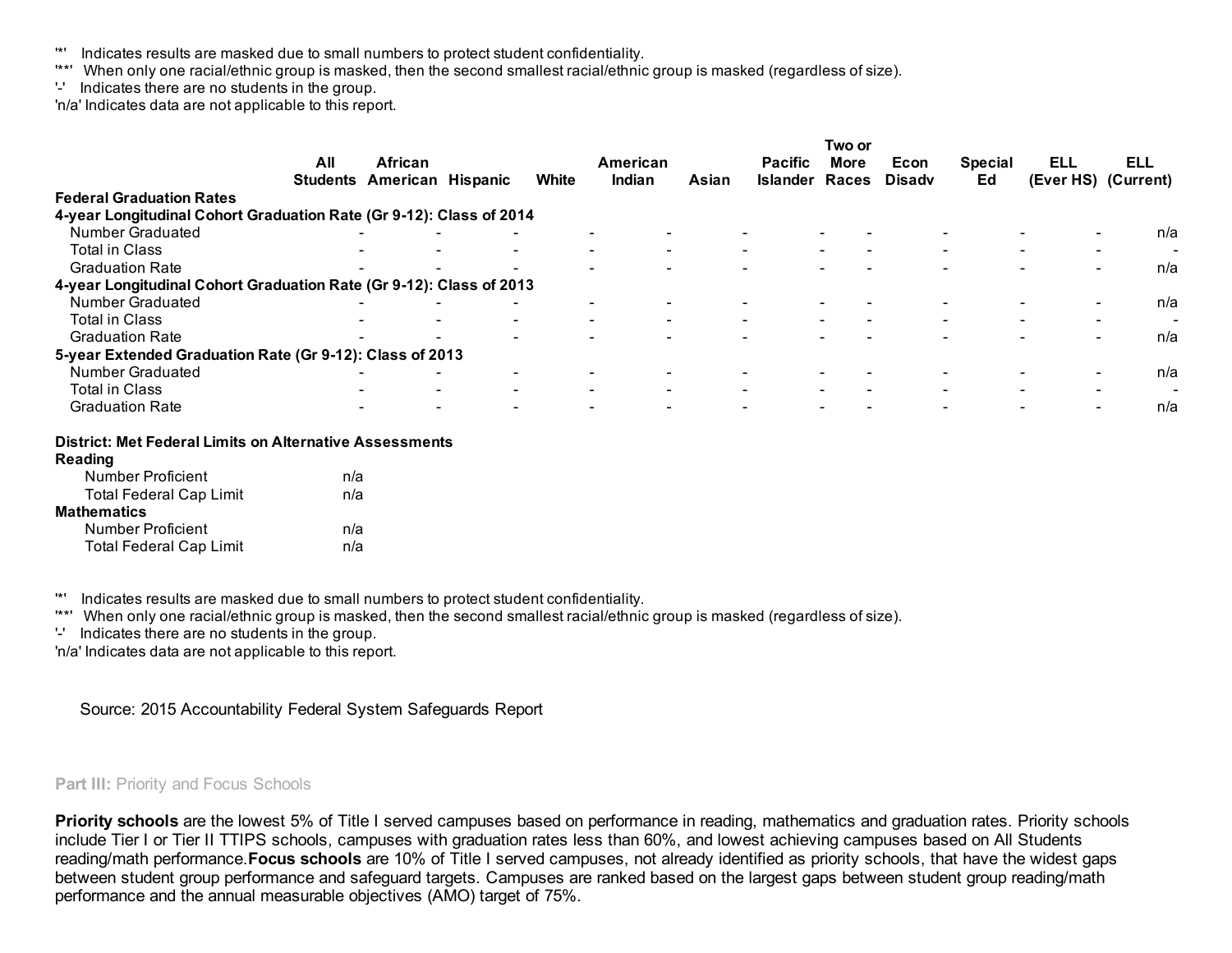Priority School Identification: No Priority School Reason: N/A Focus School Identification: No Focus School Reason: N/A

A high-performance reward school is identified as a Title I school with distinctions based on reading and math performance. In addition, at the high school level, a reward school is a Title I school with the highest graduation rates. A high progress school is identified as a Title I school in the top 25% in annual improvement; and/or a school in the top 25% of those demonstrating ability to close performance gaps based on system safeguards.

 High Performing School: No High Progress School: No

Source: TEA Division of School Improvement and Support

# Part IV: Teacher Quality Data

# Part IV A: Percent of Teachers by Highest Degree Held

 Professional qualifications of all public elementary and secondary school teachers in the State of Texas. The distribution of degrees attained by teachers are shown as the percent of total Full-Time Equivalent (FTE) count of teachers with no degree, bachelor's, master's, and doctorate degrees.

|                  |               | Campus ----------------- |                 |                |
|------------------|---------------|--------------------------|-----------------|----------------|
|                  | <b>Number</b> | <b>Percent</b>           | <b>District</b> | <b>State</b>   |
|                  |               |                          | <b>Percent</b>  | <b>Percent</b> |
| <b>No Degree</b> | 1.0           | 1.6%                     | $0.8\%$         | 0.9%           |
| <b>Bachelors</b> | 37.2          | 59.8%                    | 70.7%           | 75.1%          |
| <b>Masters</b>   | 24.0          | 38.6%                    | 27.6%           | 23.4%          |
| <b>Doctorate</b> | 0.0           | $0.0\%$                  | 0.9%            | 0.6%           |

 Part IV B and C: Teachers with Emergency/Provisional Credentials, Highly Qualified (HQ) Teachers Low Poverty/ High Poverty Summary Reports

 The percentage of all public elementary and secondary school teachers teaching with emergency or provisional credentials, and the percentage of classes in the state not taught by highly qualified teachers disaggregated by high-poverty compared to low-poverty schools. For this purpose, high-poverty means schools in the top quartile of poverty and low-poverty means the bottom quartile of poverty in the state.

High Poverty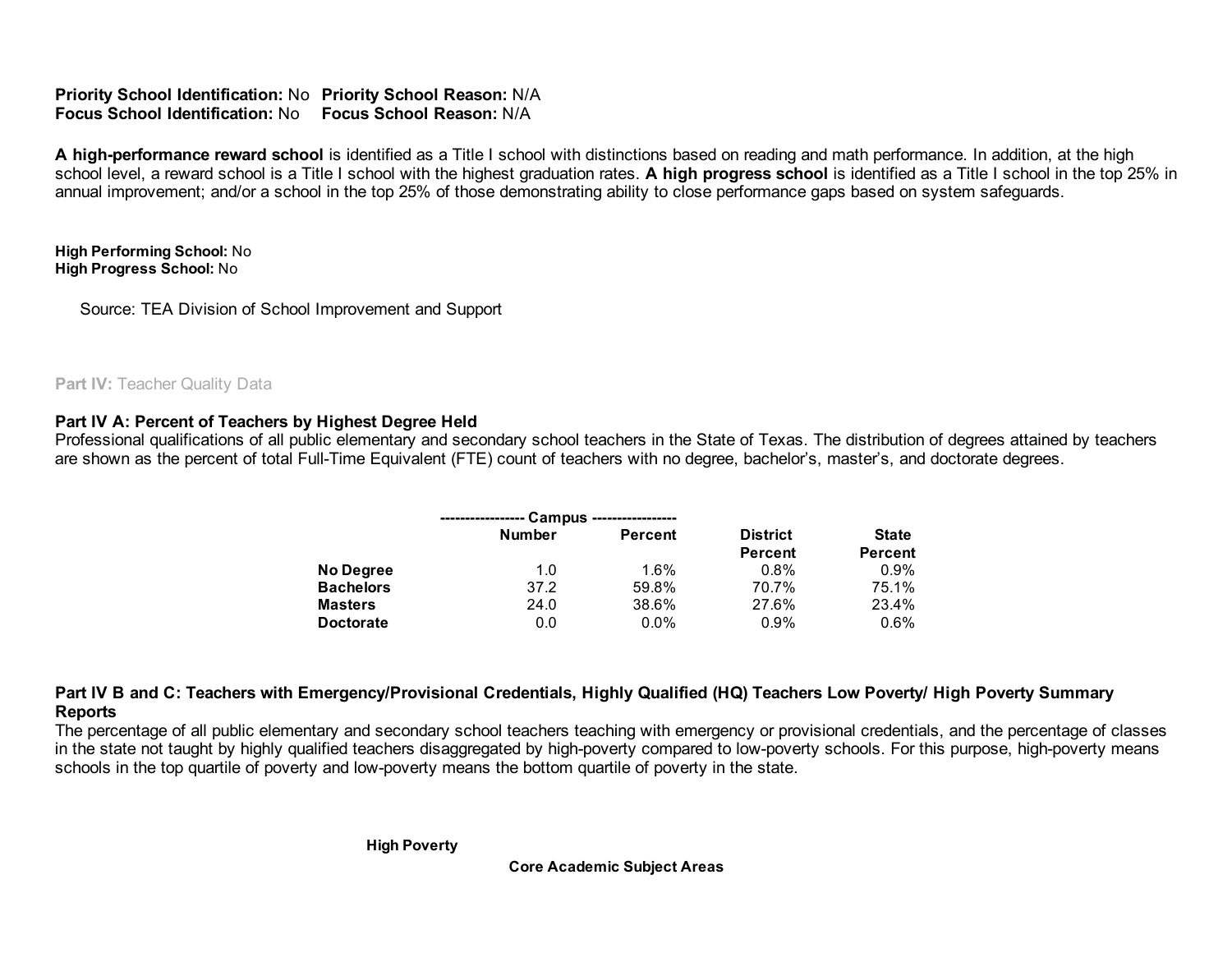|                                                              |         | General<br><b>Education</b> | <b>Special</b><br><b>Education</b> | Total    |
|--------------------------------------------------------------|---------|-----------------------------|------------------------------------|----------|
| <b>Total Number of Teachers</b>                              |         | 41                          | 3                                  | 44       |
| <b>Total Number of Classes</b>                               |         | 239                         | 30                                 | 269      |
| <b>Number of Classes Taught by Highly Qualified Teachers</b> | Number  | 239                         | 30                                 | 269      |
|                                                              | Percent | 100.00%                     | 100.00%                            | 100.00%  |
| Number of Classes Taught by Not Highly Qualified Teachers    | Number  |                             | 0                                  |          |
|                                                              | Percent | $0.00\%$                    | $0.00\%$                           | $0.00\%$ |

### Number of Core Academic Teachers Who Are Teaching on the Following Permits

|                                              |                         | Number of Teachers -------- |
|----------------------------------------------|-------------------------|-----------------------------|
|                                              | <b>Elem</b><br>$(PK-6)$ | secondary<br>$(7-12)$       |
| Emergency (for certified personnel)          |                         |                             |
| <b>Emergency (for uncertified personnel)</b> | 0                       |                             |
| Non-renewable                                |                         |                             |
| <b>Temporary Classroom Assignment</b>        | 0                       |                             |
| <b>District Teaching</b>                     | 0                       |                             |
| Temporary                                    | 0                       |                             |

Number of Core Academic Teachers with a Probationary Certificate Enrolled in an Alternative Certification

|                             | ----------- Number of Teachers ------------ |                          |  |  |  |  |
|-----------------------------|---------------------------------------------|--------------------------|--|--|--|--|
|                             | <b>General Education</b>                    | <b>Special Education</b> |  |  |  |  |
| <b>Highly Qualified</b>     |                                             |                          |  |  |  |  |
| <b>Not Highly Qualified</b> |                                             |                          |  |  |  |  |

Source: TEA Division of Federal and State Education Policy

Part V: Graduates Enrolled in Texas Institution of Higher Education (IHE)

 This section provides the percentage of students who enroll and begin instruction at an institution of higher education in the school year (fall or spring semester) following high school graduation. The rate reflects the percent of total graduates during the 2011-12 school year who attended a public or independent college or university in Texas in the 2012-13 academic year.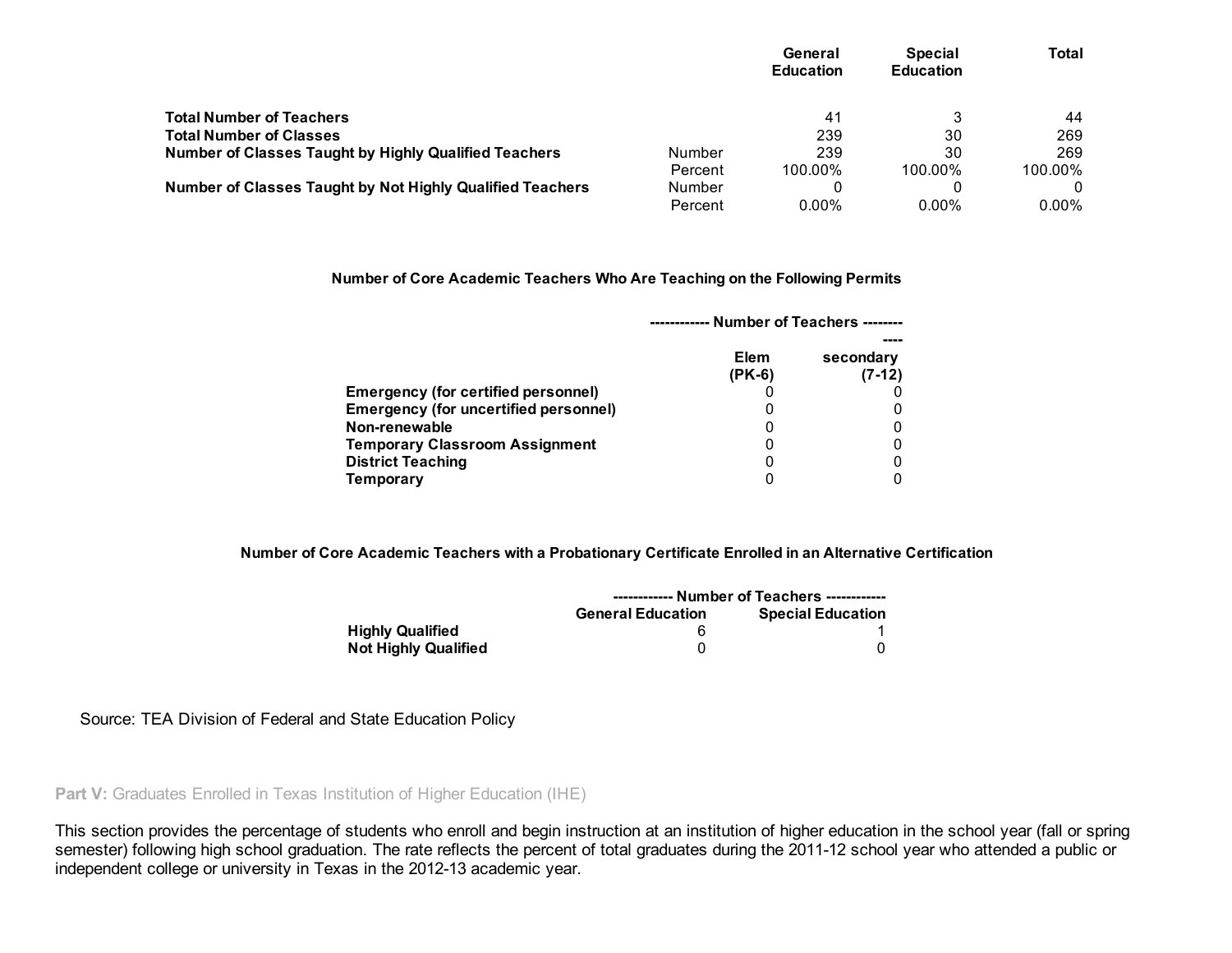## Report Not Required

# Source: Texas Higher Education Coordinating Board

Part VI: Statewide National Assessment of Educational Progress (NAEP) Results

 The most recent NAEP results for Texas are provided showing statewide reading and mathematics performance results and participation rates, disaggregated by student group.

|         |                |                                   |                    | %                  | %                  | %                       |
|---------|----------------|-----------------------------------|--------------------|--------------------|--------------------|-------------------------|
|         |                |                                   | %                  | <b>At or Above</b> | <b>At or Above</b> | <b>At or Above</b>      |
| Grade   | <b>Subject</b> | <b>Student Group</b>              | <b>Below Basic</b> | <b>Basic</b>       | <b>Proficient</b>  | <b>Advanced</b>         |
| Grade 4 | Reading        | Overall                           | 36                 | 64                 | 31                 | 7                       |
|         |                | American Indian                   | n/a                | n/a                | n/a                | n/a                     |
|         |                | Asian                             | 13                 | 87                 | 66                 | 30                      |
|         |                | <b>Black</b>                      | 49                 | 51                 | 17                 | 2                       |
|         |                | Hispanic                          | 44                 | 56                 | 22                 | 3                       |
|         |                | White                             | 18                 | 82                 | 50                 | 13                      |
|         |                | <b>Students with Disabilities</b> | 71                 | 29                 | 11                 | $\overline{2}$          |
|         |                | English Language Learners         | 59                 | 41                 | 12                 | $\overline{c}$          |
|         |                | National School Lunch Program     | 46                 | 54                 | 20                 | 3                       |
|         | Mathematics    | Overall                           | 14                 | 86                 | 44                 | 8                       |
|         |                | American Indian                   | n/a                | n/a                | n/a                | n/a                     |
|         |                | Asian                             | 3                  | 97                 | 82                 | 36                      |
|         |                | <b>Black</b>                      | 24                 | 76                 | 29                 | $\overline{\mathbf{c}}$ |
|         |                | Hispanic                          | 16                 | 84                 | 37                 | 4                       |
|         |                | White                             | 7                  | 93                 | 60                 | 15                      |
|         |                | <b>Students with Disabilities</b> | 41                 | 59                 | 18                 | $\mathbf 2$             |
|         |                | English Language Learners         | 23                 | 77                 | 28                 | $\overline{\mathbf{c}}$ |
|         |                | National School Lunch Program     | 19                 | 81                 | 30                 | $\overline{2}$          |
| Grade 8 | Reading        | Overall                           | 28                 | 72                 | 28                 | $\overline{2}$          |
|         |                | American Indian                   | n/a                | n/a                | n/a                | n/a                     |
|         |                | Asian                             | 12                 | 88                 | 55                 | 12                      |
|         |                | <b>Black</b>                      | 38                 | 62                 | 19                 | 2                       |
|         |                | Hispanic                          | 35                 | 65                 | 19                 |                         |
|         |                | White                             | 14                 | 86                 | 43                 | 4                       |
|         |                | <b>Students with Disabilities</b> | 70                 | 30                 | 5                  | n/a                     |
|         |                | English Language Learners         | 71                 | 29                 | $\overline{2}$     | n/a                     |

### State Level: 2015 Percentages at NAEP Achievement Levels